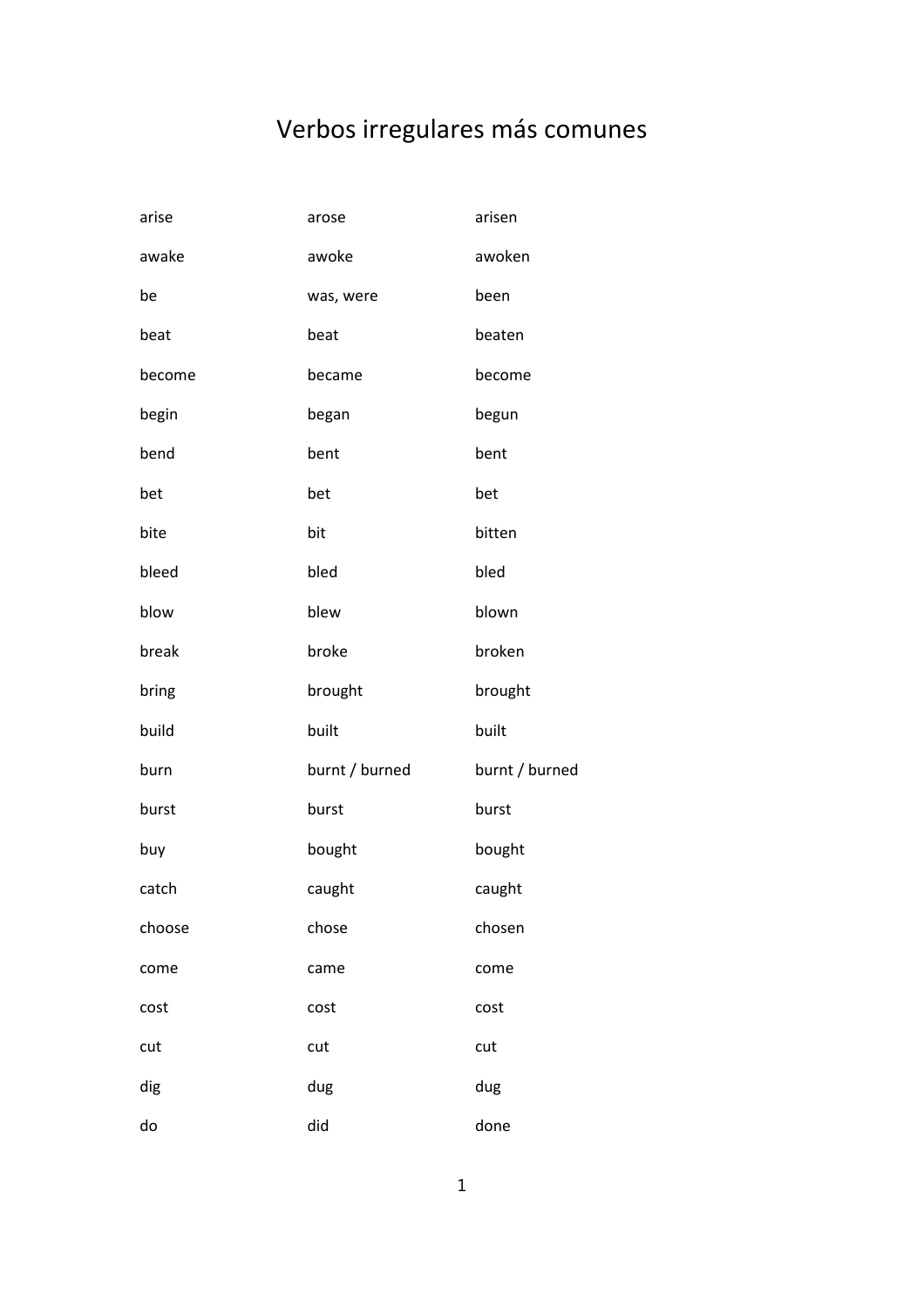| draw   | drew             | drawn            |
|--------|------------------|------------------|
| dream  | dreamed /dreamt  | dreamed /dreamt  |
| drink  | drank            | drunk            |
| drive  | drove            | driven           |
| eat    | ate              | eaten            |
| fall   | fell             | fallen           |
| feed   | fed              | fed              |
| feel   | felt             | felt             |
| fight  | fought           | fought           |
| find   | found            | found            |
| fly    | flew             | flown            |
| forget | forgot           | forgotten        |
| get    | got              | got / gotten     |
| give   | gave             | given            |
| go     | went             | gone             |
| grow   | grew             | grown            |
| have   | had              | had              |
| hear   | heard            | heard            |
| hide   | hid              | hidden           |
| hit    | hit              | hit              |
| hold   | held             | held             |
| hurt   | hurt             | hurt             |
| keep   | kept             | kept             |
| know   | knew             | known            |
| lead   | led              | led              |
| learn  | learnt / learned | learnt / learned |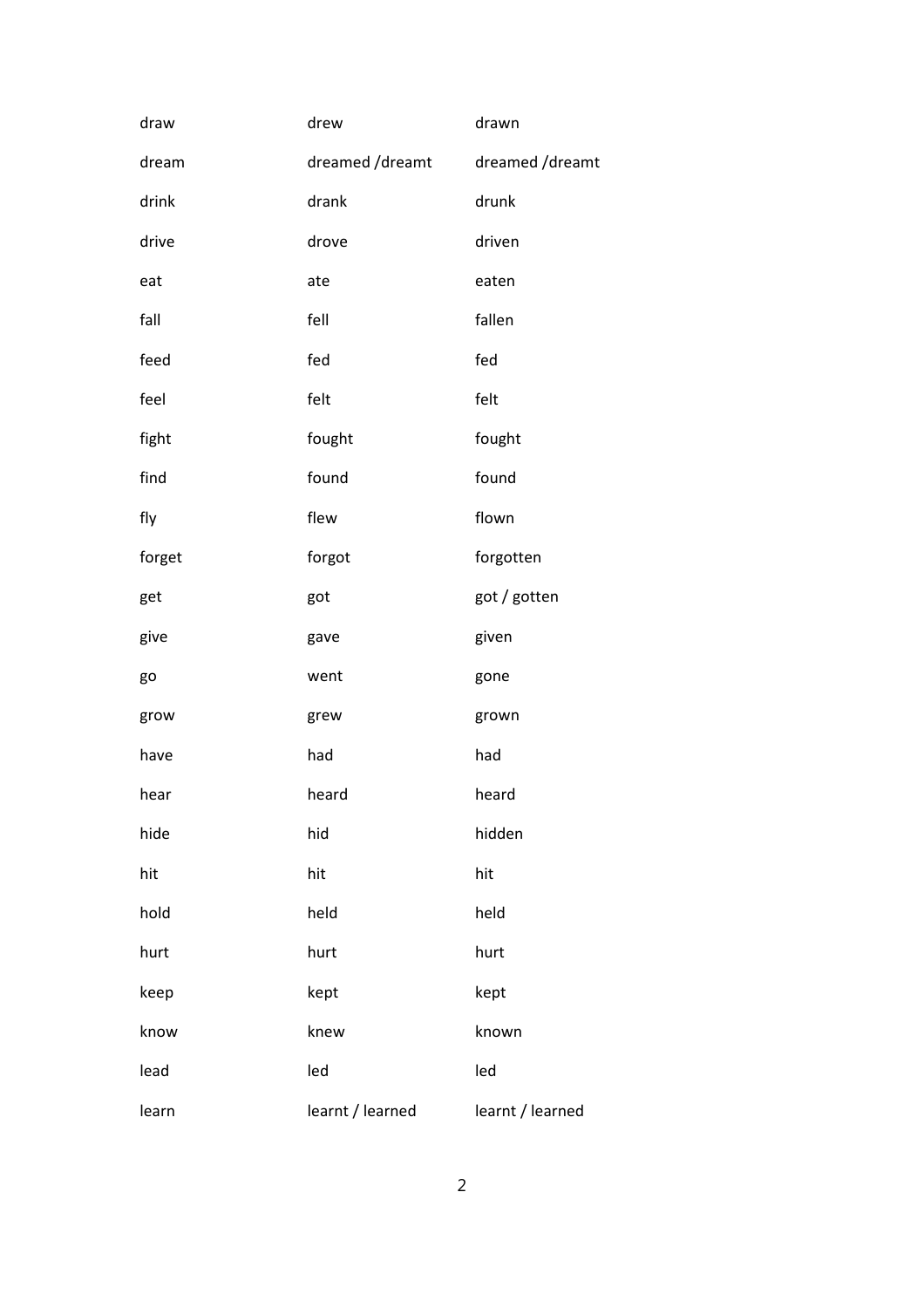| leave | left   | left   |
|-------|--------|--------|
| let   | let    | let    |
| lie   | lay    | lain   |
| lose  | lost   | lost   |
| make  | made   | made   |
| meet  | met    | met    |
| pay   | paid   | paid   |
| put   | put    | put    |
| read  | read   | read   |
| ride  | rode   | ridden |
| ring  | rang   | rung   |
| run   | ran    | run    |
| say   | said   | said   |
| see   | saw    | seen   |
| sell  | sold   | sold   |
| send  | sent   | sent   |
| shoot | shot   | shot   |
| show  | showed | shown  |
| shut  | shut   | shut   |
| sing  | sang   | sung   |
| sit   | sat    | sat    |
| sleep | slept  | slept  |
| speak | spoke  | spoken |
| spend | spent  | spent  |
| stand | stood  | stood  |
| steal | stole  | stolen |